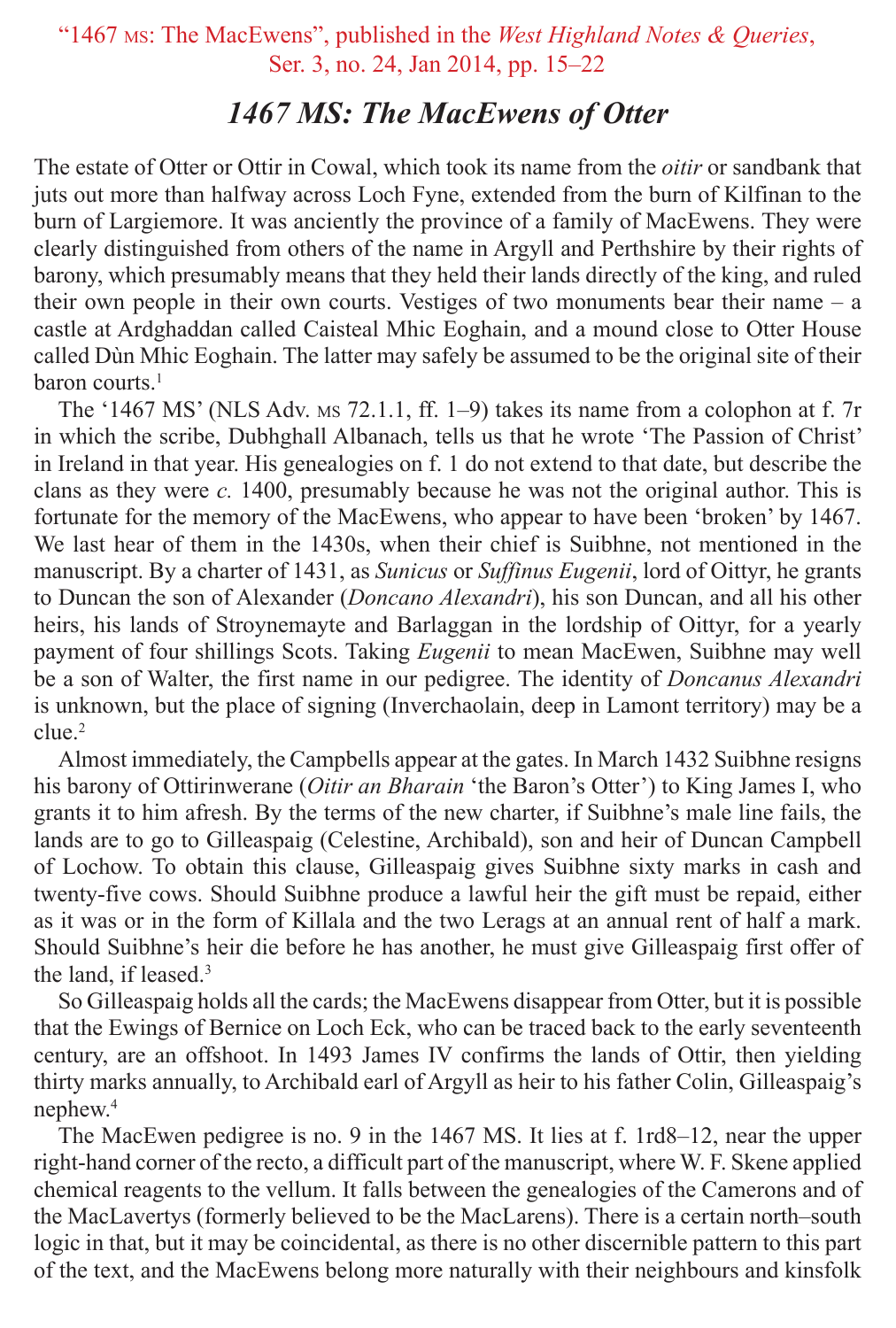the Lamonts, MacLachlans and MacSorleys (nos. 21, 27, 29), as we will see. Perhaps the most obvious physical feature of the MacEwen text is the apparent gap right in the middle (in line 10); I am delighted to report that the aptly-named 'spectral' images supplied by the manuscript's owners, the National Library of Scotland, have revealed its contents.<sup>5</sup>

As usual, I begin by citing the text as given by Skene in *Collectanea* (1839), then as given by Skene in *Celtic Scotland* (1880), then as given by my wife Máire and myself in our website (2009), rearranging the nineteenth-century versions to make them correspond to the lines of the original.

(1) *Collectanea*, with Skene's footnote:

- 8 *Genelach ic Eogan na hoitreac\* anso.*—
- 9 Baltuir ic Eoin ic Eogain ic Gillaesp
- 10 . . . . . . . . . ic Sabarain ic Duin
- 11 sleibe ic Dedaalain renebarta
- 12 buirrce ic Anradan i F. Baedeinac.—
- 8 THE GENEALOGY OF MACEWEN OF OTTER.\*-
- 9 Walter son of John son of Ewen son of Gillespic
- 10 . . . . . . . . . son of Savarin son of Dun
- 11 sleve son of Dedalan called
- 12 the clumsy, son of Henry, Lord of Badenoch.—
- \* "On a rocky point on the coast of Lochfine, about a mile below the church of Kilfinan, is to be seen the vestige of a building called Caisteal mhic Eoghuin or McEwen's castle. This *McEwen* was the chief of a clan and proprietor of *Otter*."—*Stat. Acct. vol.* 14, *p.* 259. From the genealogy, this tribe seems to have been a branch of the clan Lauchlan.<sup>6</sup>

(2) *Celtic Scotland*, with my comment:

- 8 Genelach mhic Eogain na hoitreac annso
- 9 Baltuir mac Eoin mic Eogain mic Gillaespic
- 10 mic mic mic Saibairan mic Duin
- 11 sleibe mic Aeda Alain renabarta
- 12 Buirche mic Anradan mic Flathbertaigh
- 8 GENEALOGY OF MACEWEN OF OTTER HERE.
- 9 Walter son of John son of Ewen son of Gillespic
- 10 son of son of son of Saveran son of Dun
- 11 slebhe *son of Aeda Alain called*
- 12 *Buirche son of Anradan son of Flaherty.*<sup>7</sup>

In note 26 on p. 472 Skene gives the source of this and the preceding three genealogies in his book – Lamonts, MacLachlans and MacSorleys – as 'the MS. 1467 and MacFirbis'. This is misleading, as the MacEwens are *not* given by MacFirbis.<sup>8</sup> The purpose of Skene's italics in his translation of lines 11–12 seems to be to draw our attention to steps in the pedigree which are shared by the four kindreds. These steps, in so far as they occur, are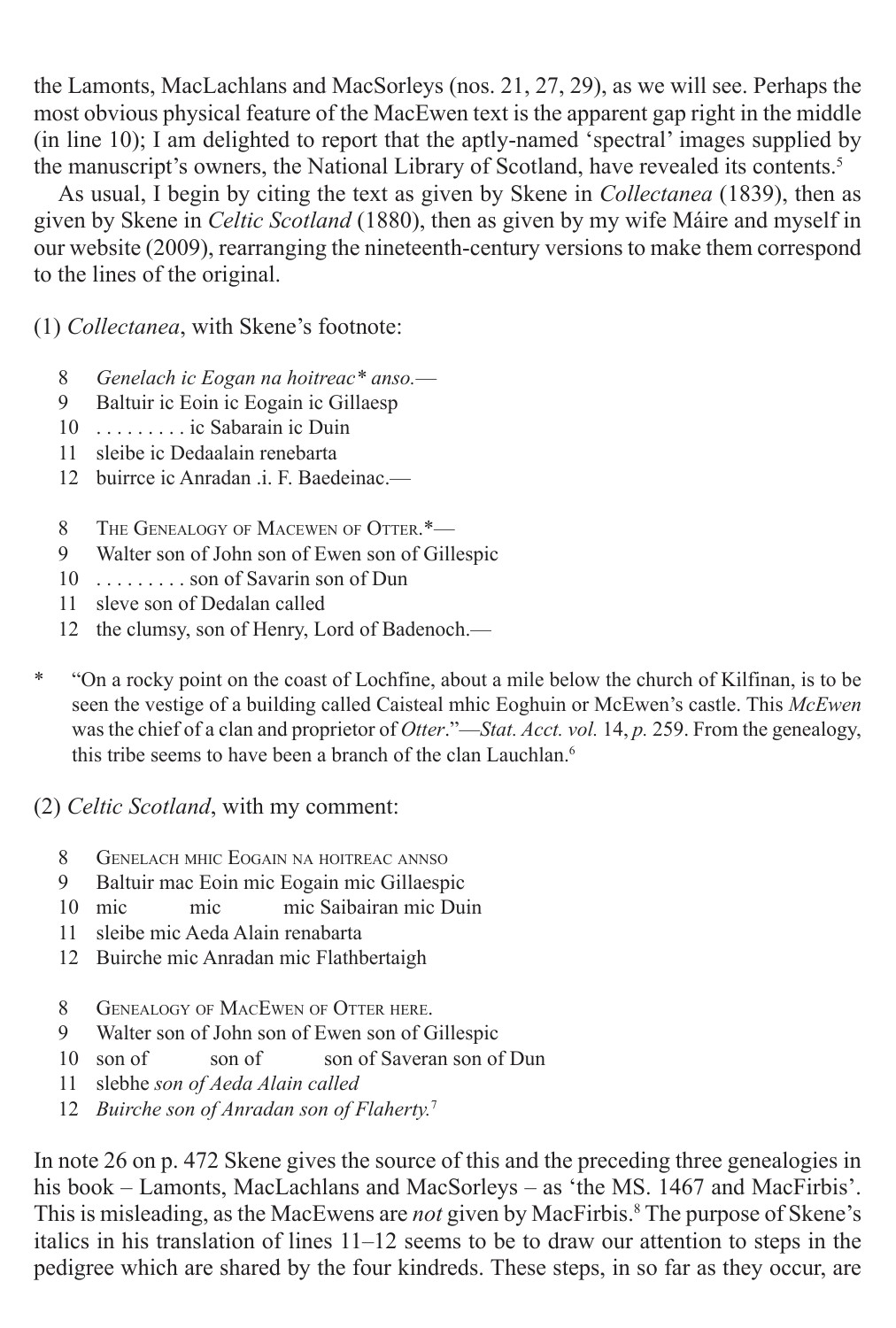italicised in the translations of the other three pedigrees as well. Skene is clearly seeking to justify his heading at p. 472: "CLANS supposed to be descended from the Hy NEILL or race of Niall Naoi Giallach, King of Ireland, through Niall Glundubh, head of the northern Hy Neill and King of Ireland, slain 917." The Lamont pedigree makes 'Flaherty' the great-great-grandson of Niall Glundubh.

(3) www.1467manuscript.co.uk, with our footnotes (unclear or illegible text shown in the website in red, here in italic):

- 8 genelach mhic eoghain na hoitreach annso
- 9 baltar mac eoin mhic eogain mhic gillae*ispaig*
- 10 mhic cr*isdin* mhic mhic sa*i*bara mhic<sup>\*</sup> *duinn*
- 11 sleibe\*\* mhic aoda alainn r*ena*bar*tha*
- 12 an buir*rce mhic an*r*a*dan mhic flai*t*ber*t*ac\*\*\*
- \* This could be 'in' but then it's hard to see where we get 'mhic d(uinn)' to come before 'sleibe'.
- \*\* An alternative reading of this passage is 'mhic [in] mhicsa barain [duinn]sleibe' i.e. 'son of this son of baron Duinnshléibhe'.
- \*\*\* It looks as if a later hand has interfered with Dubhghall's text here. This name should be in the genitive case.
	- 8 The genealogy of MacEwen of Otter here:
	- 9 Walter son of John son of Eoghan son of Archibald(?)
	- 10 son of Cristin(?) son of . . . ? . . . son of Sa[i]bara son of Duinn
	- 11 shléibhe son of handsome Aodh who is called
	- 12 the Buirrce son of Anradhán son of Flaithbheartach.

It is worth saying straight away that 'Henry, Lord of Badenoch' may be dismissed for ever. By adopting the grammatically correct reading *Flathbertaigh* in line 12, *Celtic Scotland* conceals the justification for Skene's earlier reading *Baedeinac*. The website reveals it as *flaitbertac*. This is as good an illustration as any of the difficulty of the manuscript.

I now proceed to my usual line-by-line analysis with pen-and-ink sketches. As always, square brackets indicate illegible or indistinct text, italics indicate expanded contractions (the less obvious ones, at least).

## 8 *S***EH-Feozoi** nahoppenoinipo

**"genel***ach* **mhic eoghain na hoitreach annso"** Except that the first letter is hard to see, there are no problems at all in this line. *Oitreach* is the genitive singular of *oitir*. Interpretation: **"The genealogy of MacEwen of Otter here"**

### <sup>9</sup> bal<del>e</del> feni feozar fallaens

**"balt***ar* **mac e[a]in mhic eogain mhic gillae[p]sp***aig***"** There are three difficulties in this line, none of them insuperable.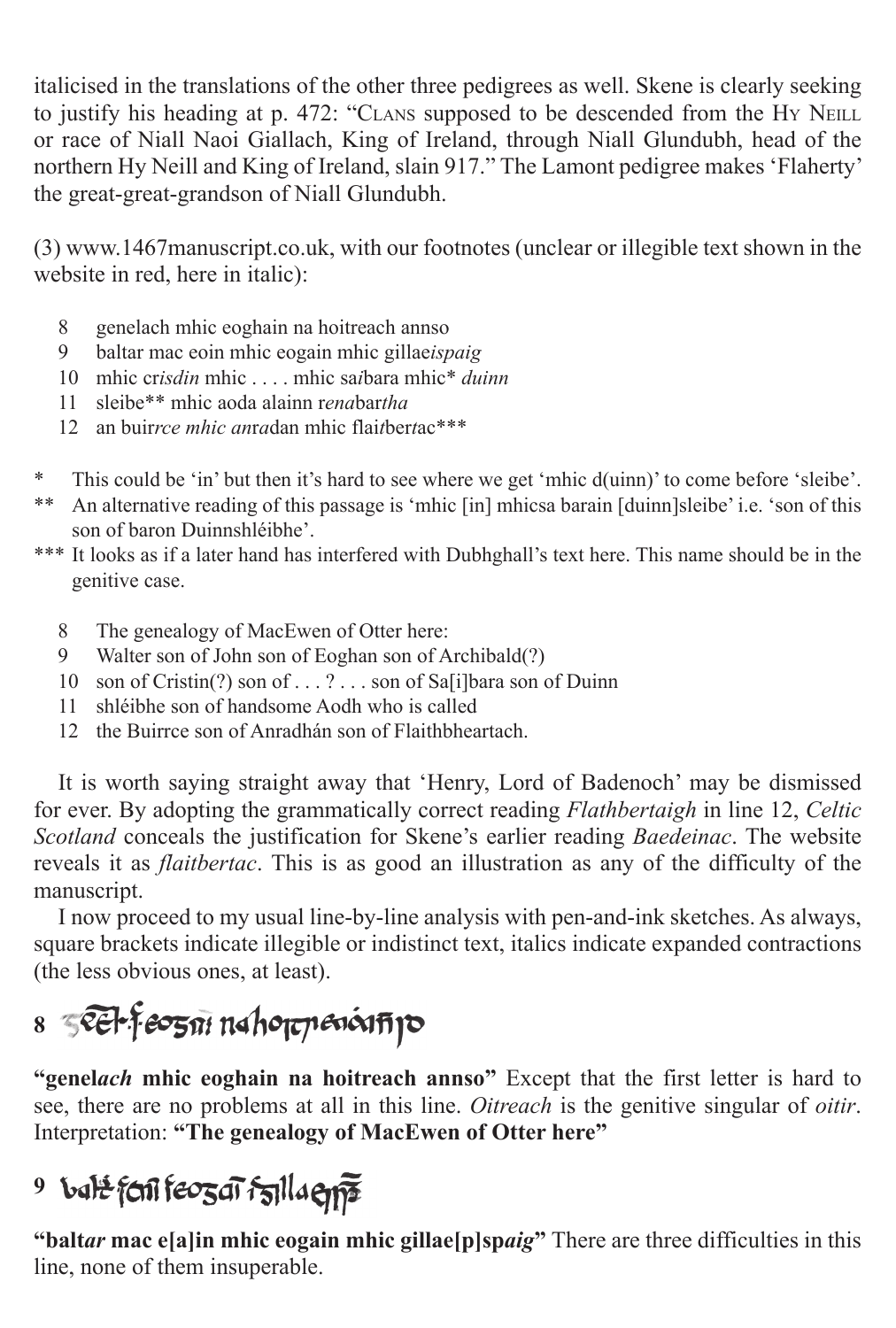At first glance *baltar* actually looks like *bale*, but there is no such name. There are four other occurrences of *Baltar* in the manuscript, all in the genitive form *Baltair* and all, curiously, in this same corner:  $\mathbf{b} \cdot \mathbf{d} \cdot \mathbf{f}^*$  (1rd15, MacLavertys),  $\mathbf{b} \cdot \mathbf{d} \cdot \mathbf{f}$  (1rd18, MacLavertys),  $\mathbf{b} \mathbf{t}$   $\mathbf{t}$   $\mathbf{z}$  (1re10, MacLerans),  $\mathbf{b} \mathbf{a}$   $\mathbf{t}$  (1re12, Earls of Lennox). Clearly what we have here is *balt*- with superscript *-ar* as at 1rd15.

The second name looks more like *eain* than *eoin*. This is a perfectly acceptable vernacular spelling (it later became *Iain*). I have checked all the instances of 'John' in the manuscript. There are forty-one, excluding the present one. Of these, thirty-five are unambiguously *eoin*. Of the rest, one is abbreviated simply to *e*, another is clearly *eain*; both are in the MacLean pedigree.<sup>9</sup> The other four are  $\mathcal{R}\mathcal{F}$  (1rd13, MacLavertys), (1re21, Lamonts),  $\partial \mathcal{F}$  (1va29, MacLachlans) and  $\partial \mathcal{F}$  (1vbc56, Clanranald). Once again, the characters bearing the greatest similarity to ours turn out to be in our corner of the manuscript.

The fourth name clearly begins *gilla*, but the rest of it is difficult to read. There is tempting historical evidence – a Gilbert MacEwan is mentioned among the barons of Argyll in 1292,<sup>10</sup> and if we assume that Walter lived *c*. 1400, this *gilla* person was certainly alive *c.* 1292. On the other hand Skene and the website are in agreement here: *Gillaesp*, *Gillaespic*, *gillaeispaig*, Gillespic, Archibald, all the same name. I am not minded to depart from this consensus, because in the thirteenth century 'Gilbert' is as likely to represent *Gilla Easpaig* as anything else. The closest our manuscript comes to 'Gilbert' is *gallbairt* (1rd46, MacKays of Ugadale), confused by *gallbrait* (1rc20, Macintoshes), where it must be for *Gille Brátha*, the eponym of the MacGillivrays. But neither of these is in question here.

There are eleven other instances of the name *Gille Easpaig* in the manuscript. The first element is written  $\tilde{\mathbf{y}}$  four times,  $\tilde{\mathbf{y}}$ lla four times, and  $\tilde{\mathbf{y}}$ lla  $\tilde{\mathbf{y}}$ ,  $\tilde{\mathbf{y}}$ lla once each. The second element is written basically  $\mathfrak{S}_{\mathfrak{F}}$  seven times and  $\mathfrak{S}_{\mathfrak{F}}$  four times. Why then do we appear to have three descenders rather than two, and what look like two superscript strokes? It looks as if the last letter is *p*, the second-last is *s*, and the third-last is either a redundant *i* (as in the website), a redundant *s*, an *a* ligatured to the preceding *e*, or a *p*. Perhaps *p* is the most likely, given the 'Irish' way of writing the name with *eps* rather than *esp*, referring back to Latin *episcopi*, old Gaelic *epscop*. 11 Of the two superscript strokes, the lower is actually the head of the *s*, while the upper, as we have seen, is a normal part of the *Easpaig* compendium. In one instance ( $\epsilon$ , 1vb12, MacSorleys) the order is inverted, but the 'equals-sign' effect is the same; in another  $(\epsilon_{\mathbf{1} \mathbf{1} \mathbf{7} \mathbf{2}})$ , 1rd41, Campbells) the two strokes seem to have taken on a ghostly existence of their own, floating loose above the middle of the name. Interpretation: **"Walter son of John son of Eoghan son of Archibald"**

### 10 <del>*GRADH FOR TTAIDq TION*</del>

This is a difficult line, and it will be best to leave the transcript till later.

The first thing to say is that the second letter in the line, *c* apparently, is not likely to be part of *mhic*. *M* at the start of a line, surmounted (but not followed) by *c* or a stroke, means *mhic* in its own right.

The four characters following *M* are a puzzle. They look as if they have been interfered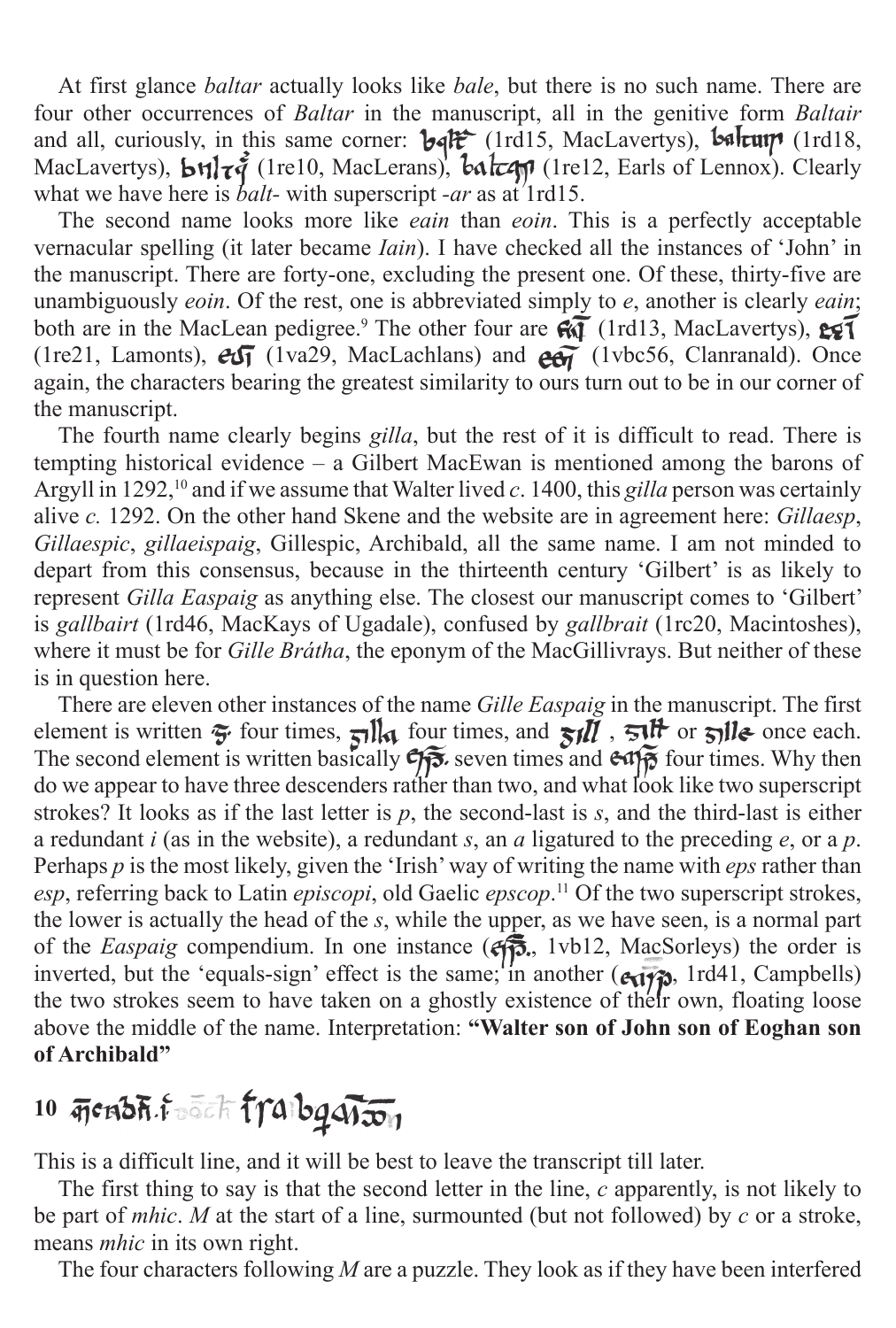with. The first looks like *c*, as I have said. The second looks like *r* with a smudge in the middle and a little serif instead of a descender. That means it could be *n* or *a*. The third looks like *b*, or possibly a raised and malformed *g*. The fourth looks like *n* (or *a*) surmounted by *t*. Wisely, Skene declined the challenge, both in 1839 and in 1880. Unwisely, Máire and I rose to it, and suggested *Crisdin* (*Crísdín* or *Crístín*, later *Crìsdean* or *Crìstean*, a derivative of *Crísd* or *Críst* 'Christ'). This will have been on the basis that the first two characters certainly resemble *Cr*, the third could be read as an ascender (or a superstroke) with a *d*, while the fourth, as I have said, resembles *n* with superscript *t*. This somewhat weird collection of letters might give *Crisdn*(*a*)*it* or the like, but as there is no such name, Máire and I clearly had something more like *Crisdtin* in mind.

I have now carried out a trawl through the manuscript for *Crisdin*. It occurs four times, as  $\mathcal{C}$ 111 $\mathcal{C}$  (1rd22, MacKenzies),  $\mathcal{C}$  (1rd26, Mathesons),  $\mathcal{C}$ <sup> $\gamma$  $\gamma$ n and  $\mathcal{C}$  $\overline{\gamma}$  (both 1rd36,</sup> Gillanders). These forms do not resemble ours and are all northern (from one county, in fact, Ross-shire). I therefore think the 'Crisdin' hypothesis must be abandoned. In its place I would prefer one based on the falsified look of the characters. I do not think it can be *suibne*, as there is no resemblance between *c* and *s*. One obvious candidate does, however, present itself: *eoghain*. My argument is both palaeographic and genealogical, as follows. The first letter is not *c* but *e*: we have met this confusion before.12 The second is *a*: *eoghain* is spelt *eaghain* at 1va21, which can easily be explained by the Argyll pronunciation of the name.13 The third is *g*. The fourth is *a* surmounted by an *n*-stroke, to which it is joined. The *i* is missing, but the use of nominative instead of genitive case may be a symptom of fabrication, see line 12. The eponym of the MacEwens was of course Eoghan. We met a man of this name in line 9, but he was (as I will show) fifth in descent from the common ancestor of the tribes of lower Cowal, Aodh Álainn. The eponyms of the MacLachlans and MacSorleys were third, and that of the Lamonts fourth, in descent from Aodh Álainn. This, it seems to me, is the matter at issue. Whoever wished us to read *Eoghan* wanted the MacEwens to be as good as the MacLachlans and MacSorleys, not worse than the Lamonts.

Where the second name should have been, Skene, Máire and myself could only see a blank. Thanks to spectral imaging, it is now possible to say that it is *Donnchaidh*. Whoever falsified the first name must have rubbed out the second.

The third name presents a very different challenge, one of ungrounded confidence. In 1839 Skene made it *Sabarain* and translated it 'Savarin'. In 1880 he made it *Saibairan* and translated it 'Saveran'. This conveys the impression that Skene knew something, and Saibaran has become accepted as the forefather of the MacEwens of Otter, appearing as such in this journal as recently as last year.14 It could be a derivative of *saidbir*, *saidhbhir* 'rich' – *saidbirín*, *saidhbhirean* 'rich man'; unfortunately there is no such word or name. Equally, it could be derived from a saint's name such as Severus, Severinus or Severianus; unfortunately, while such derivatives have entered many European languages, these do not include any spoken in the British Isles or Ireland. That includes the surname Severin, which is French in origin.<sup>15</sup>

In the circumstances, it occurred to me to test the suggestion put forward in our website that the line could alternatively be rendered *mhic* [*in*] *mhicsa barain* [*duinn*]*sleibe* 'son of this son of baron Duinnshléibhe'. The MacEwens were barons. What, potentially, is the incidence of the word *baran* in the manuscript?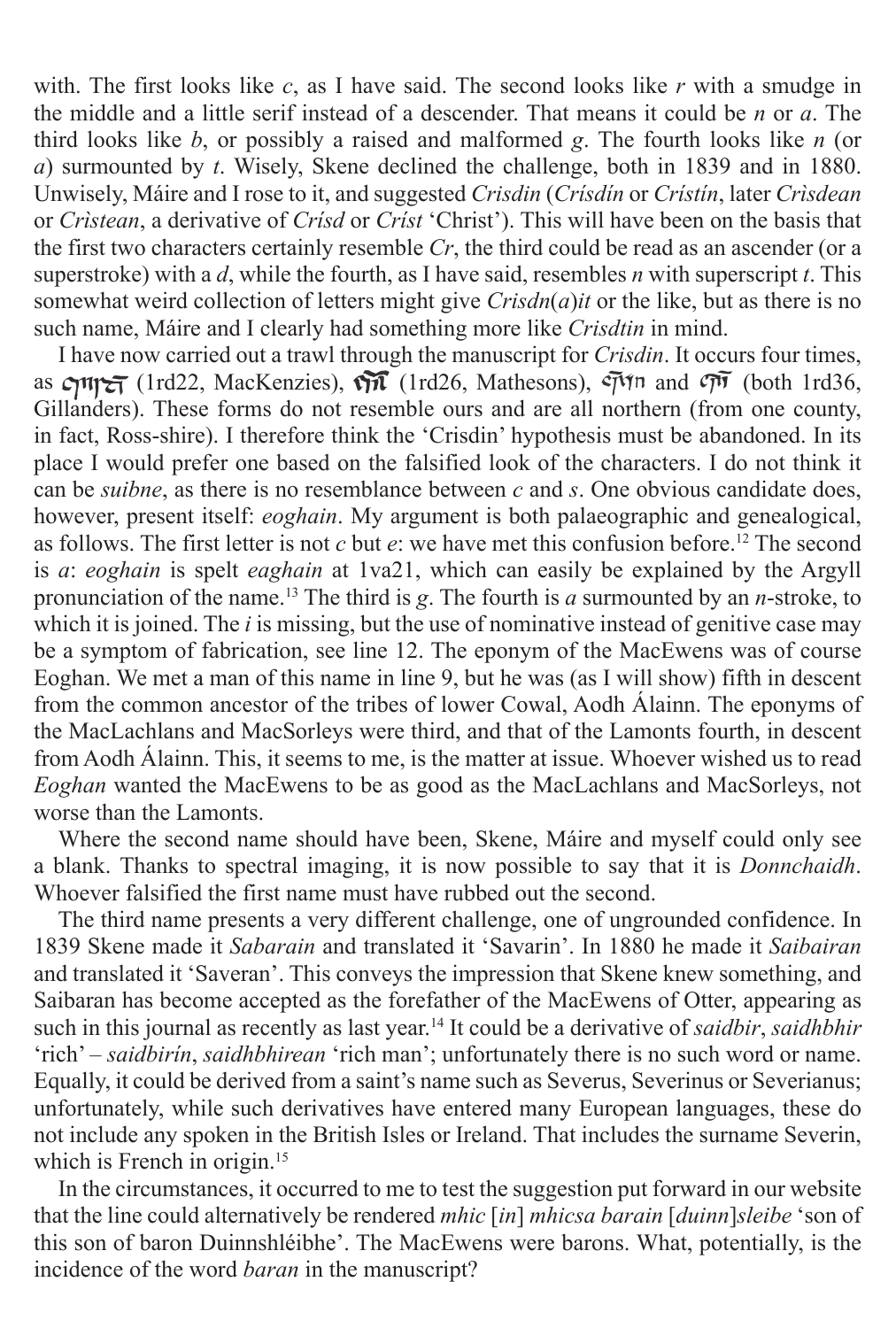The result surprised me, as it led me to the solution of an even bigger problem. Firstly, at 1re3 we have *mhic a baran* 'son of the baron'. This occurs as 'son of Ab(a)ran' in a segment of the MacEachern pedigree which I have published in this journal in unedited form: *bet*[*h*]*ain mhic ab*[a]*ran mhic conaill mhic cairbri mhic eatach* [or *eaictigerna*] *mhic bethair moir mhic dubgaill mhic fergusa*, which we may now translate 'Beathán son of the baron son of Conall son of Cairbre son of Eochaidh [*or* Eichthighearna] son of big/great(?) Beathán son of Dugald son of (?)Fergus'.16 Secondly, at 1re35, we have *gel-f*  $\alpha$  binder and  $\alpha$  *genelach mhic gabharain erca*. This is the heading of the mysterious kindred no. 23, wedged between the MacMillans and the MacLeans, assigned by Skene successively to the Lamonds and MacLennans,<sup>17</sup> and despairingly described in our website as 'Mac Gabharáin Earca (Clann Ghille Ádhagáin?)'. If it contains the word *baran*, it may be understood as 'The genealogy of the son of Baron Fearchar', in Scottish Gaelic spelling *Geinealach mhic a' Bharain Fhearchair*. The *g* can easily be explained as the voicing of the *c* of *mhic*, the process which, for example, turned *Mac* (or *Mhic*) *Aonghusa* into 'Guinness'.18 That Fearchar is the name in question is confirmed by the presence in the pedigree of both a *Fearchar* and a *Fearchar Mór*. 19 These instances reveal that, in Dubhghall Albanach's writing, the word for 'baron' is not Classical Gaelic *barún* but vernacular Scottish Gaelic *baran*. This is not the place for a disquisition on the term, but I am sure the Editor would welcome discussion of it in future issues of *WHN&Q*.

Based on this evidence, what we appear to have in line 10 of the MacEwen pedigree is *mhic sa barain*, followed by a name beginning *to* or *do* and completed as *sleibe* on the following line. Here at last we are on safe ground – the name *Donnsléibhe* appears at this point in the Lamont, MacLachlan and MacSorley pedigrees as well. We may therefore read the last character in the line as *n* surmounted by an *n*-stroke.

How then are we to understand *sa*? The suggestion put forward in the website assumed invisible *in* (or *an*) in the gap. In the gap I have now found neither *in* nor *an* but *Donnchaidh*. This gives us *mhic Eagan mhic Donnchaidh mhic sa barain Donnsleibe*, which appears at first sight to make no sense. However, we have already established twice in this line alone, by *Eagan* and *barain*, that Dubhghall's phonology is that of vernacular Scottish Gaelic, while the expanded form *Donnchaidh* is based on the fact that the Scottish genitive *Donnchaidh* appears written in full elsewhere in the manuscript (as *donnchaigh*, 1rd25, Mathesons) but the Irish genitive *Donnchadha* does not. In Scottish Gaelic phonology the *n* of the article *an* is lost before a labial and the vowel sound may be subsumed by a neighbouring one, e.g. *Baile an Bhiocaire* > *Baile a' Bhiocair* > *Baile Bhiocair* > Balvicar in Seil. We may therefore render the line as *mhic Eagan mhic Donnchaidh* [*a'*] *mhic sa barain Donnsleibe* 'son of Eoghan son of Duncan of this son of Baron Donnsléibhe'. *Donnsleibe* is a nominative of apposition – better grammar than *mhic a' Bharain Fhearchair*, which we may describe as colloquial.<sup>20</sup> 'Of this son of' is, I believe, equivalent to 'son of some son of': perhaps he was illegitimate, and is best glossed over, but we must also bear in mind that 'Duncan' was then erased, giving us, in clumsy Gaelic, *mhic Eagan mhic mhic sa barain Donnsleibe* 'son of Eoghan son of this son of Baron Donnsléibhe', which brings Eoghan one step closer to Aodh Álainn.

Transcript: **"mhic eagan mhic donnch***aidh* **mhic sa barain donn"**. Interpretation: **"son of Eoghan son of Duncan of this son of Baron Donn"**

All in all there is an active sense of controversy about the line. Nothing is known about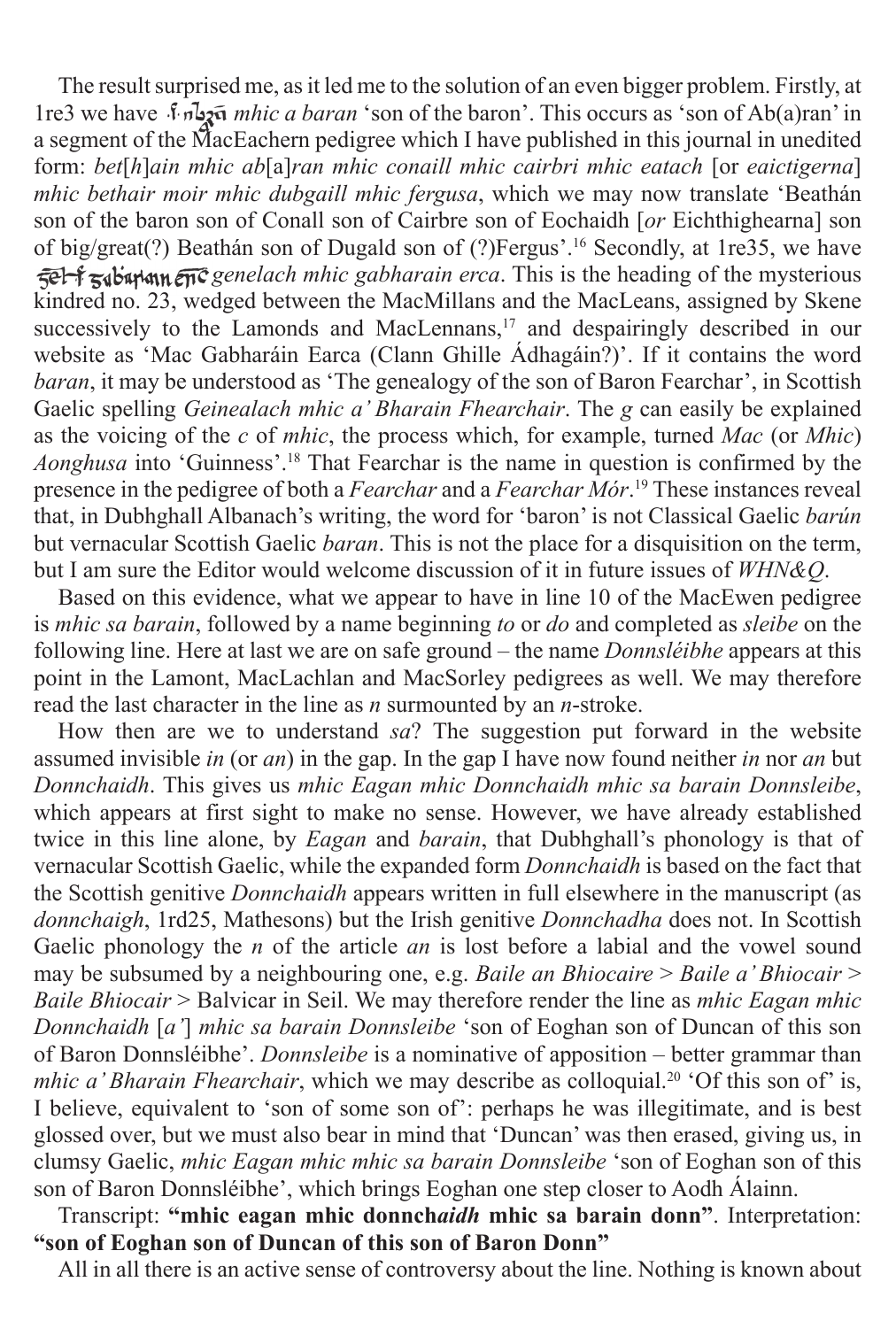Donnsléibhe except that he will have lived in the twelfth century, a hundred years and more before 'Gilbert'. He also appears in the Lamont and MacSorley pedigrees, but is not there called a baron. Was the first baron his unnamed (perhaps illegitimate) son? Was this son the 'real' Baron Eoghan, as opposed to his grandson – or son – Eoghan whose name is doctored to make it unrecognisable?

# 11 Pleiber acod phrijepoboja

**"sleibe mhic aoda alainn re[na]ba[***r***]tha"** There are no difficulties at all until we come to the last sequence of letters, properly *re n-abartha* 'who is called'. The *n* has a descender like an *r*, the following *a* looks more like *e*, and the *a* following *b* has a long descender. It appears at first sight to lack the cross-stroke that would convert it into *ar*, but see line 12. These are minor issues, however. The content is repeated in the MacLachlan pedigree (1va35–37), where it is very clear, except for the initial *a* of *aeda*:

a debadata<br>nenabstealonymee

Interpretation: **"sléibhe son of handsome Aodh who is called"**

For Aodh Álainn see 'Lamonts', for his nickname *an Buirrce* see 'MacSorleys'.21

#### 12 a binh c mputalif plate 15T4c

**"an buir[r]c[e] [mhic] anradan mhic flaith[b***er***]tac"** This is a poorly written line and has probably been interfered with (see my comments at line 10 on the incorrect use of the nominative), but as the content is familiar from the Lamont, MacSorley and MacLachlan pedigrees, there is no real difficulty. With regard to *flaith*[*ber*]*tac*, the first and last syllables can be read quite easily. In between, there appear to be a superfluous minim, a diagonal superstroke and what looks at first sight like a raised *g*, but is in fact *b* with superstroke to give *ber*. I cannot explain the superfluous minim, but the 'diagonal superstroke' is probably in fact the missing *r* from *re*[*na*]*ba*[*r*]*tha* above. Interpretation: **"the Buirrce son of Anradhán son of Flaithbheartach"**

For Flaithbheartach an Trosdáin (977–1036) and his son Anradhán or Anrothán see my 'Lamonts' article, pp. 11–12. My friend Dr Donald McWhannell believes Anradhán to be a fictitious character – not without justification, in my opinion – and has set out his views in an article submitted to *WHN&Q*.

This exercise has, I believe, substantially improved our understanding of the MacEwen pedigree. It has demonstrated the value of 'spectral imaging' techniques, thrown up more evidence for the scribe's use of the vernacular, and yielded further examples of interference with the text. Regarding interference, two theories have been put forward: that the purpose in this case is to bring the MacEwen eponym two steps closer to Aodh Álainn, the common ancestor of the tribes of lower Cowal, and that the presence of